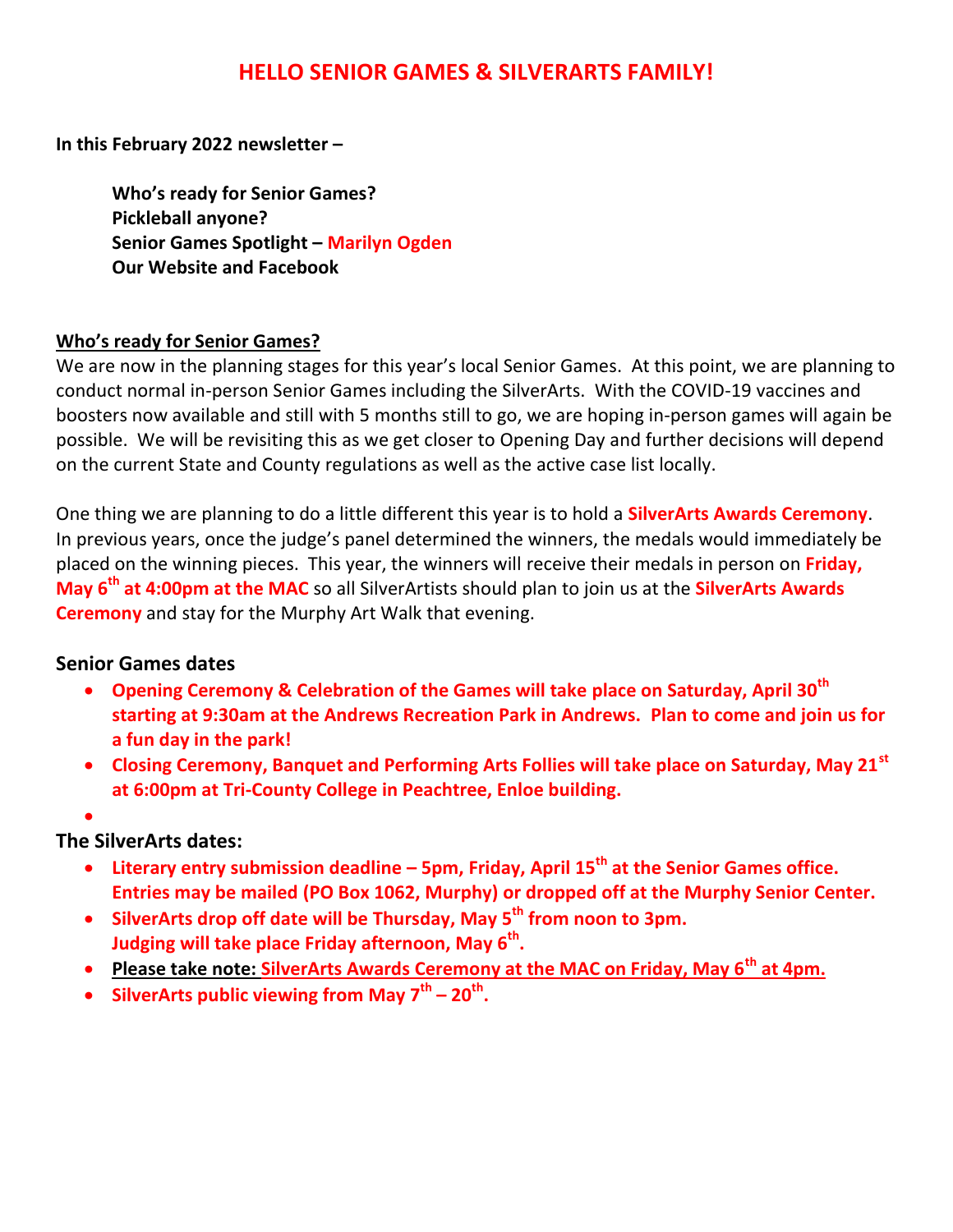### **Pickleball anyone?**

If you have ever driven past the Murphy 'Tennis courts' just about any morning or evening of the week, you will most likely see a large group of people playing tennis – except for one thing - if you take a second look you will realize that it's NOT tennis. This is PICKLEBALL!

You will see them there winter, spring, summer and fall and you will probably see anywhere from 8 to 40 people playing. People love the game for a variety of reasons. It is easy to play but still challenging as skills improve; it is a great aerobic activity but easy on the joints and fun to play which is why so many seniors have taken it up as their activity of choice. Unlike some sports where you may need to take lessons just to become adequate, with just a moderate amount of hand-eye coordination and a pickleball paddle, you can get on a Pickleball court and within an hour or so you will be playing as well as the average player. It is generally played as a doubles game and is a great social activity where you are sure to meet new friends. Most groups play an 'open play' format which means all you have to do is show up and play.

Pickleball is now the fastest growing sport in America. With this growth, demand for courts is exploding and new facilities are being built every day (as they are currently doing in Hayesville now) and tennis courts are being transformed into Pickleball courts (as has happened here in Murphy recently). The local group in Murphy known as the Valley River Picklers currently has 362 members on their Facebook page with Mountain Lakes Pickleball in Hayesville having over 300 people following their Facebook page. Of all the sports and games competitions played here in the spring Senior Games, Pickleball boasts the largest number of competitors.

Whether Pickleball is your activity or not, Senior Games and SilverArts has something for you. On the Games side, there are 20 different games and sports from Bowling, Golf and Swimming to Bocce ball, Cornhole and more. Maybe you have a creative spirit? Our SilverArts Showcase has 42 art disciplines under four main classifications – Visual arts, Heritage arts, Literary arts and Performing arts. So if you are looking to get up, get out and do something, consider joining us at the Senior Games and SilverArts this year! Fitness, Fun, Family, Fellowship and Friends are what we are all about!

#### **Senior Games Spotlight – Marilyn Ogden**



This month's senior Games Spotlight is on Marilyn Ogden. Marilyn, like many of us, came to Murphy by way of Florida. Born in Sarasota, she worked as a realtor for 35 years in Tampa where she and her husband Dan and two children, Lonnie and Lorie spent most of their lives. In 1996, they decided a place in the mountains would be nice so they purchased some property here and started building a house. They were part-timers from 2004 until 2014 when they finally moved here full time.

Marilyn was a tennis player most of her life but upon arriving in Murphy, that changed to Pickleball as there were not many tennis players around.

That was also the year she discovered Senior Games. She loves to stay active and busy and if Senior Games is conducting some sort of activity, you can be sure she will be there. At 82, she still plays